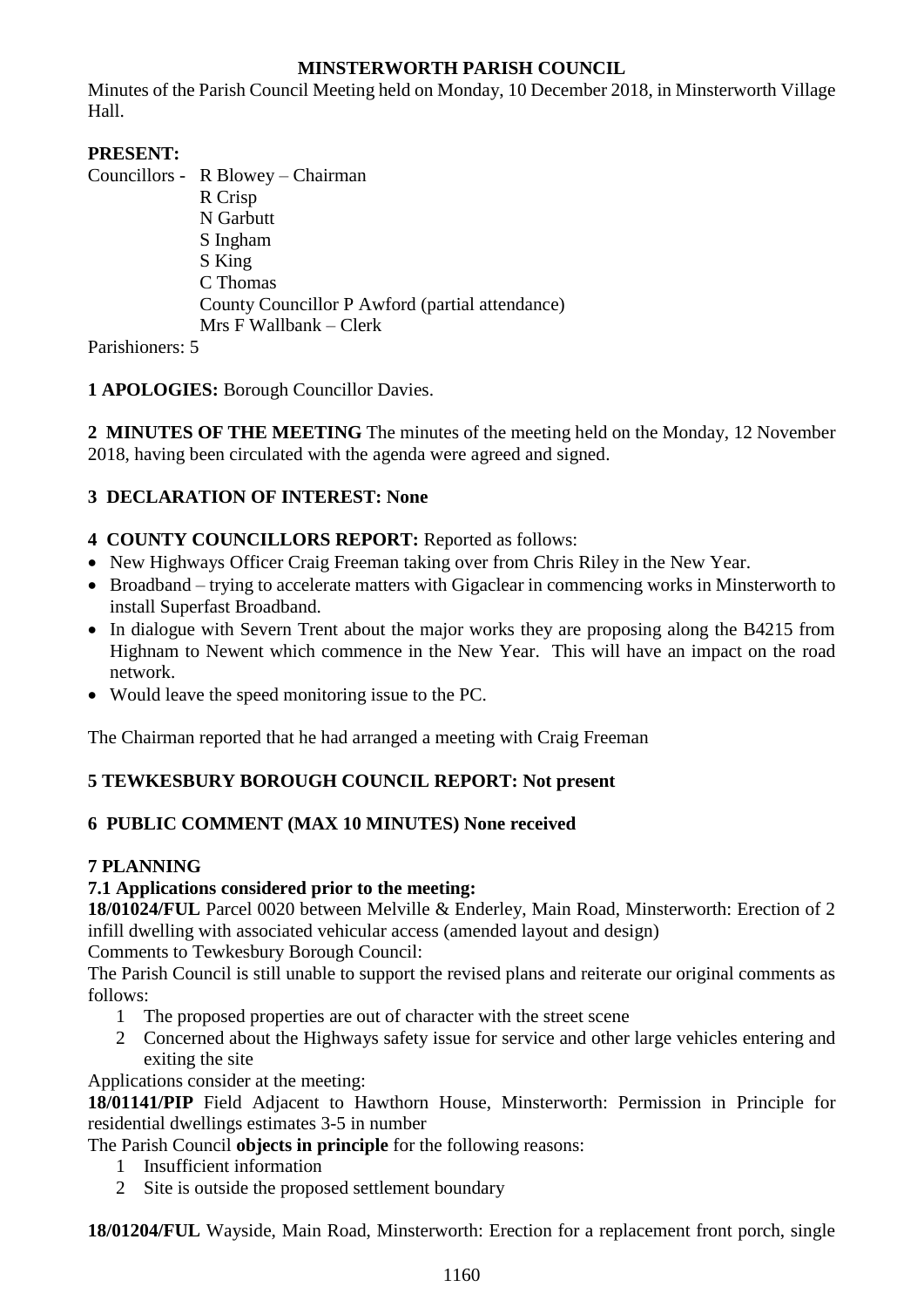storey side extension, two storey rear extension and detached two-bay garage with home office accommodation over

Comments to Tewkesbury Borough Council:

The Parish Council supports the extension to the house however has concerns about the height of the garage as this will be out of character with the street scene.

**18/01168/APP** Pound Cottage, Main Road, Minsterworth: Access, Appearance, Landscaping, Layout & Scale

Comments to Tewkesbury Borough Council:

The Parish Council **supports** this application

### **7.2 TBC Decisions:**

**18/01001/FUL** Thatchers Farm, Watery Lane, Minsterworth: Erect a small block of single storey timber stables and a manure clamp on a concrete base. Change of use to equestrian - **Granted 18/00863/FUL** Minsterworth Garage, Minsterworth: Change of Use from Mixed Commercial Premises (B2, B8, A1 & Ancillary Uses) To Include A Haulage Use/Transport Depot (Diversification Including Retention of Existing) - **Granted**

**7.3 Appeal Decisions: None Site Inspections: None**

**7.4 Tewkesbury Borough Plan**: This can come off the agenda now**.**

#### **Any Other Planning Matters:**

**Holborn House, Main Road, Minsterworth:** TBC had advised that the application would be decided by the planning committee at the meeting on Tuesday 18 December and it was recommended to be permitted. Councillors felt that this made a mockery of the planning system and asked the Clerk to write a potted history of the applications, enforcement etc and ask for this to be made available to the planning committee members prior to the planning meeting.

Part Parcel 1228, Main Road, Minsterworth: concern over pond at the rear of the site and installation of roof lights that had not been in the original plans. Clerk to write to TBC

#### **8 FINANCIAL MATTERS**

#### **8.1 Accounts for payment and receipts:**  $M$  FIW10

| N <sub>is</sub> F J Wallbank                  |          |         |                   |
|-----------------------------------------------|----------|---------|-------------------|
| Salary 1-31 December 2018                     | 376.14   |         |                   |
| Less Tax                                      | 20.80    | 355.34  | Via Bank Transfer |
| Inland Revenue                                |          | 20.80   | Cheque No: 101484 |
| $MVH$ – meeting held on 12.11.18              |          | 28.60   | Via Bank Transfer |
| Parish Magazine Printing for December         |          | 90.63   | Via Bank Transfer |
| System Force $IT -$ Renewal of contract for   |          |         |                   |
| Hosting the website                           | 30.00    |         |                   |
|                                               | VAT 6.00 | 36.00   | Via Bank Transfer |
| Mr Pearson – Expenses associated with mailing |          |         |                   |
| The Villager                                  |          |         |                   |
| 180 x .58p<br>Stamps                          | 104.40   |         |                   |
| Envelopes $180 x .11p$                        | 19.80    | 125.20  | Via Bank Transfer |
| <b>Total:</b>                                 |          | £531.37 |                   |
|                                               |          |         |                   |

#### **Receipts:**

#### **Total: £0.00**

8.2 Financial Statement for the month ended November 2018 was circulated via email and signed by the Chairman.